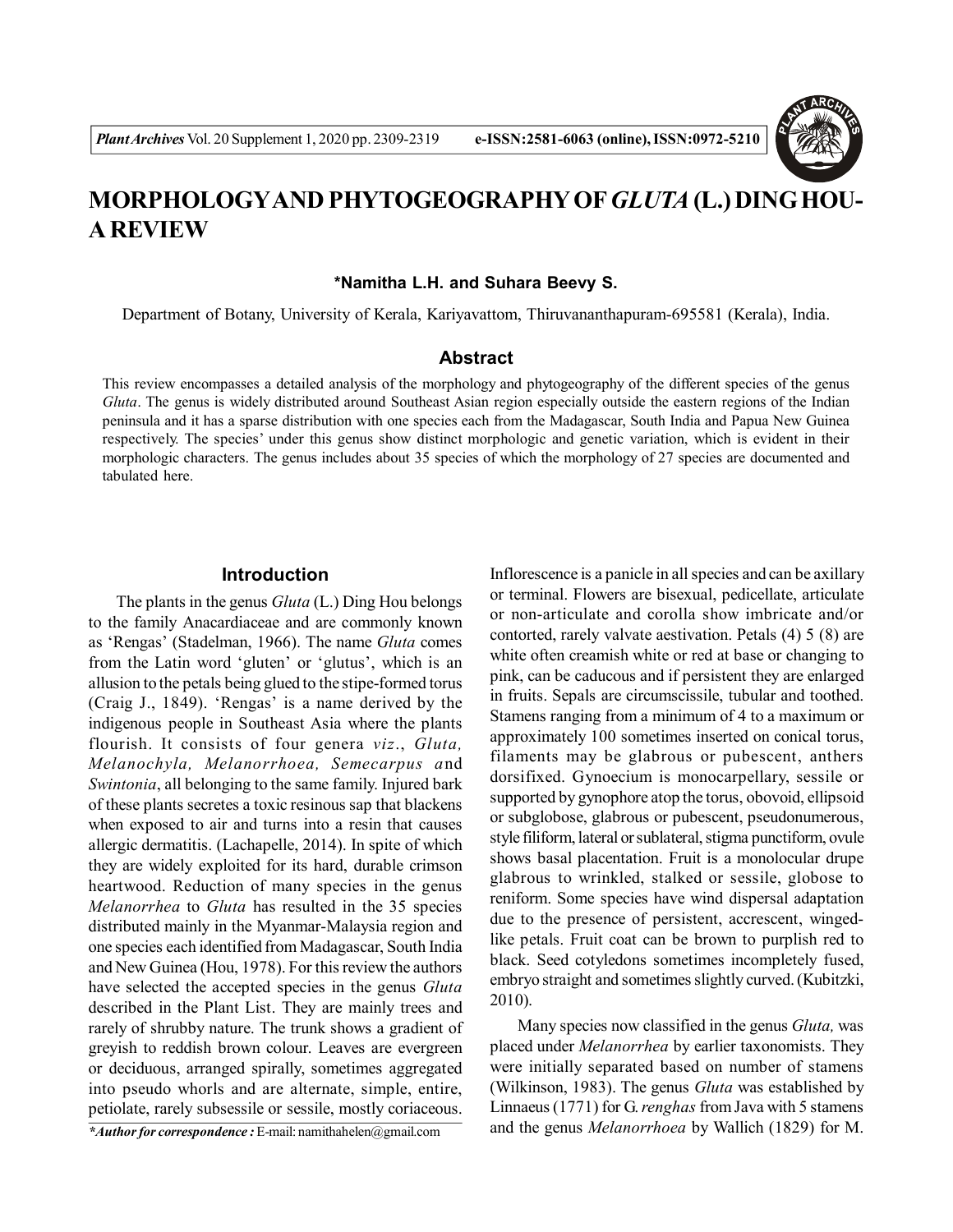*usitata* from Burma with 20-30 stamens. *Gluta* has a gamosepalous calyx, 5 petals, 5 stamens and a stipitate ovary (cf. Linnaeus and de Villers, 1789).

Most *Gluta* species are not included in the CITES appendices and are in the Least Concern category in the IUCN Red List, therefore exploited for its deep red heartwood with darker streaks. With an exception of G. *papuana* from New Guinea in Vulnerable category and G. *travancorica* from South India in the Near Threatened category (IUCN *ver*. 2.3, 1994). Heartwood is highly durable and the colour darken on exposure to sun and wind. Sapwood is a light pinkish-brown to almost white and causes severe irritation in some individuals. Due to the striped pattern in the hardwood they are called by the trade name Tiger Rengas (Wood-Database). The potential of the trees saw wood waste as a source of natural dye in the shades of brown with color fastness and long shelf life was found in a study on the species G. *aptera* (Ahmad W.W. *et al.,* 2011). Like most trees in family Anacardiaceae, *Gluta* species also contain dermatitis causing compounds like pentadecyl (C-15) and heptadecyl catechol (C-17) urushiols (Kubitzki, 2010). The compound isolated from different species of *Gluta viz*., thitsiol from G. *usitata*, moreacol from G. *laccifera* (Ward, 2008) and renghol from G. *renghas* (Lin, 1960, cf. Backer, 1941).

Speciation is one of the most fascinating phenomena in life forms which is a result of geographic as well as reproductive isolation. This interspecific variability is actually vital for the survivability of organisms and it has greatly helped them to adapt in various challenging climatic conditions. The genus *Gluta* is observed to be showing remarkable variation in morphology based on its current geographic location. Since the genus is mostly confined to dense virgin forest ranges and due to lack of sufficient data a review has not been done till date. But considering the importance of the genus and its economic value, especially timber and resin, a detailed record is to be maintained for future utilization and conservation studies.

Variability which is as a result of genetic and environmental or geographic factors and the combination of both has enhanced the adaptability of the genus to survive in variable habitats ranging from terrestrial to coastal and swampy areas. Characters like vivipary which is a prominent adaptation of plants, to circumvent the marshy and highly saline environmental conditions in some *Gluta* species clearly substantiates their high survivability and establishment (Jose, 2013), (Kessler, 1996). The compiled morphological data is as a result of extensive field surveys conducted by research groups in different parts of the world, which shows that vast updation is needed in this genus to fill up the gaps in the information database of the genus.

The morphological and phytogeographic data was obtained from extensive literature survey (Tagane *et al.*, 2019, Quattrocchi, 2016, Chayamarit, 2010, Kochummen, 1997, Kochummen, 1996, Soepadmo and Wong, 1995, Adema *et al.*, 1994, Yoshimoto, 1989, Wilkinson, 1983, Halim *et al.,* 1980, Hou, 1978, Smythies, 1965, Tardieu, 1962, Pierre, 1898, Kirtikar and Basu, 1918). Data was also collected from online databases like JSTOR herbaria, TROPICOS (Missouri Botanical Garden), GBIF (Global Biodiversity Information Facility) and Flora Malesiana.

Morphological and phytogeographical data of 27 species of the genus are tabulated in table 1.

A comprehensive description and characteristics of the 27 species studied from literature review are as given below.

1. *Gluta aptera* (King) Ding Hou: (Syn: *Melanorrhoea aptera* King) Distributed in Borneo, Malaysia and Sumatra. The tree grows upto 40 m high and has a girth of 60 cm. Have a smooth brown bark, leaves are coriaceous, obovate to obovate-oblong or elliptic. Petals are white, then changing to red from base upwards, aestivation is imbricate, oblancolate, puberulous outside, sparsely hairy and slightly papillose near the base inside, sometimes glabrescent. Stamens (100), 8-11mm, panicles grow upto 3.2 cm long, pubescent especially when young, glabrescent, sometimes glabrous. Ovary broadly ellipsoid, obovoid or obliquely subglobose and glabrous. (Smythies, 1965). Fruit is a subglobose to globose brown coloured drupe (Adema *et al.*, 1994). Plant is poisonous, used for criminal poisoning, cause allergies, chemical irritation of skin, sap can cause dermatitis. A resinous exudate from the wood can cause severe skin irritation. Smoke of the burning wood can cause severe irritation of the eyes. The resin obtained from the plant is a source of long lasting black ink (Flora Malesiana). The wood is highly resistant to termite attack and is used for making fine furniture, turnery and cabinet work (Martin, 1984).

2. *Gluta beccarii* (Engl.) Ding Hou: (Syn: *Melanorrhoea beccarii* King) Distributed in the fresh water peat swamps of Borneo and Peninsular Malaysia. The tree grows upto 33 m tall and a girth of 72 cm. The trunk has a reddish grey to brownish smooth finish bark. Leaves are coriaceous, obovate or elliptic, glabrous, sometimes puberulous beneath, especially on the midrib and nerves. Petals are white, changing to dark pink, contorted and narrowly elliptic, puberulous outside, glabrous inside. Stamens (70), 5-10mm long. Inflorescence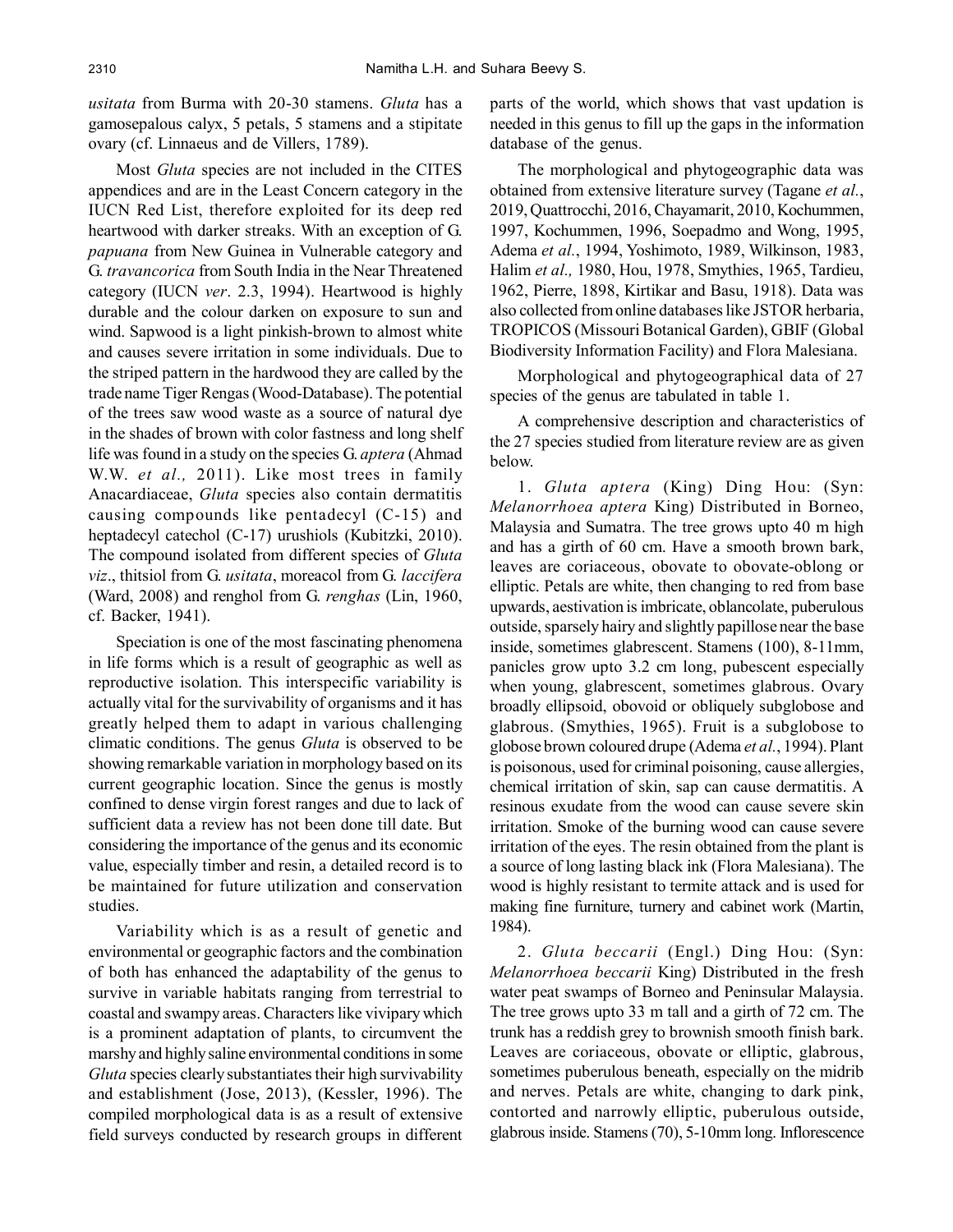**Table 1:** List of *Gluta* species studied.

| S.               |                    | <b>Habitat</b>   | <b>Distribution</b>   | <b>Flower</b>  | <b>Sepal</b>    | <b>Stamen</b>   | Fruit         | Cotyledon     |
|------------------|--------------------|------------------|-----------------------|----------------|-----------------|-----------------|---------------|---------------|
| No.              | <b>Plant</b>       | &                | & height              | color (no.     |                 |                 | (Drupe)       |               |
|                  |                    | elevation        | of tree               | of petals)     |                 |                 |               |               |
| 1.               | G.aptera           | Low land, peat   | Borneo,               | White-red      | Calyptriform    | 100             | Globose       | Free          |
|                  |                    | swamp, lower     | Malaysia,             |                | Glabrous        |                 | or sub        |               |
|                  |                    | montane forest   | Sumatra (40m)         |                | except for      |                 | globose       |               |
|                  |                    |                  |                       |                | tuft of hair    |                 | <b>Brown</b>  |               |
|                  |                    |                  |                       |                | at the apex     |                 | smooth        |               |
| $\overline{2}$ . | G.beccari          | Fresh water      | Asia tropical         | White          | Calyptriform,   | $\overline{70}$ | <b>Bright</b> | Free          |
|                  |                    | swamp, peat      | Borneo                | turingto       | Hairy           |                 | purplish red  |               |
|                  |                    | swamp, ridge     | Peninsular            | Dark pink      | outside         |                 | Subglobous    |               |
|                  |                    | forest(300m)     | Malaya(33m)           |                |                 |                 | Wings         |               |
|                  |                    |                  |                       |                |                 |                 | $5-6$ cm      |               |
| $\overline{3}$ . | G.capituliflora    | Lowland,         | Malaya                | $\overline{a}$ | Irregularly     | 5               | Drupe         | Imperfectly   |
|                  |                    | submontane       | Peninsula             |                | torn,           |                 | nodding       | connate       |
|                  |                    | forest found     | Kelantan              |                | spathaceous,    |                 | in            | (incompletely |
|                  |                    | upon ridges,     | (24m)                 |                | hairy           |                 | horizontal    | united)       |
|                  |                    | sometimes along  |                       |                | outside         |                 | position,     |               |
|                  |                    | river banks      |                       |                | (outwardly      |                 | scurfy,       |               |
|                  |                    |                  |                       |                | puberulus)      |                 | buff          |               |
| 4.               | <b>G</b> .curtisii | Lowland and hill | Southeast Asia,       | White or       | Circumsessile   | $8-10$          | With wing-    | Free          |
|                  |                    | forest $(1200m)$ | Malyasia (30m)        | pale lilac     |                 |                 | like enlarged |               |
| 5.               | <b>Gelegans</b>    | Low land forest  | Peninsular            | White          | Red or          | $\overline{5}$  | petals        | Incompletely  |
|                  |                    |                  | Malaysia,             |                | pink            |                 | Oblong,       | fused,        |
|                  |                    |                  | Thailand,             |                | glabrous        |                 | flattened,    | freeon        |
|                  |                    |                  | Myanmar               |                |                 |                 | gibbous       | one side      |
|                  |                    |                  | $(3-10m)$             |                |                 |                 | drupe         |               |
| 6.               | G.laccifera        | Deciduous tree   | Vietnam,              | 5              | Caly            | c.60            | Globose,      |               |
|                  |                    |                  | Cambodia,             |                | ptriformis      |                 | small         |               |
|                  |                    |                  | Thailand,             |                |                 |                 | enlarged      |               |
|                  |                    |                  | Las(18m)              |                |                 |                 | persistent    |               |
|                  |                    |                  |                       |                |                 |                 | petals        |               |
| 7.               | G.lanceolata       | Mixed            | Penang,               |                | Irregularly,    | 5               | Globose,      | Incompletely  |
|                  |                    | rain-forest      | <b>Balik Pulau</b>    |                | puberulous      |                 | glabarous,    | fused, freeon |
|                  |                    |                  | (30m)                 |                | outside         |                 | black         | one side      |
| 8.               | G.laosensis        | Semi evergreen   | $Las(\overline{15m})$ | Whitish to     | Reddish         | 5(6)            | Smooth        |               |
|                  |                    | hill forest      |                       | Pinkish        | purple,         |                 | reniform      |               |
|                  |                    | $(200-310m)$     |                       | 5(6)           | pubescent       |                 |               |               |
|                  |                    |                  |                       |                | outside,        |                 |               |               |
|                  |                    |                  |                       |                | irregularly     |                 |               |               |
|                  |                    |                  |                       |                | splitting       |                 |               |               |
|                  |                    |                  |                       |                | into 2          |                 |               |               |
| 9.               | G.laxiflora        | Low land         | Endemic to            | Hairy          | <b>Bursting</b> | 5(6)            | Obliquely     | Incompletely  |
|                  |                    | mixed            | Borneo (20m)          | outside        | irregularly     |                 | or broadly    | fused,        |
|                  |                    | diptercarp       |                       |                |                 |                 | ellipsoid     | free on       |
|                  |                    | forest           |                       |                |                 |                 | Brown to      | one side      |
|                  |                    |                  |                       |                |                 |                 | reddish       |               |
|                  |                    |                  |                       |                |                 |                 | brown,        |               |
|                  |                    |                  |                       |                |                 |                 | scurfy        |               |

*Table 1 Continue ...*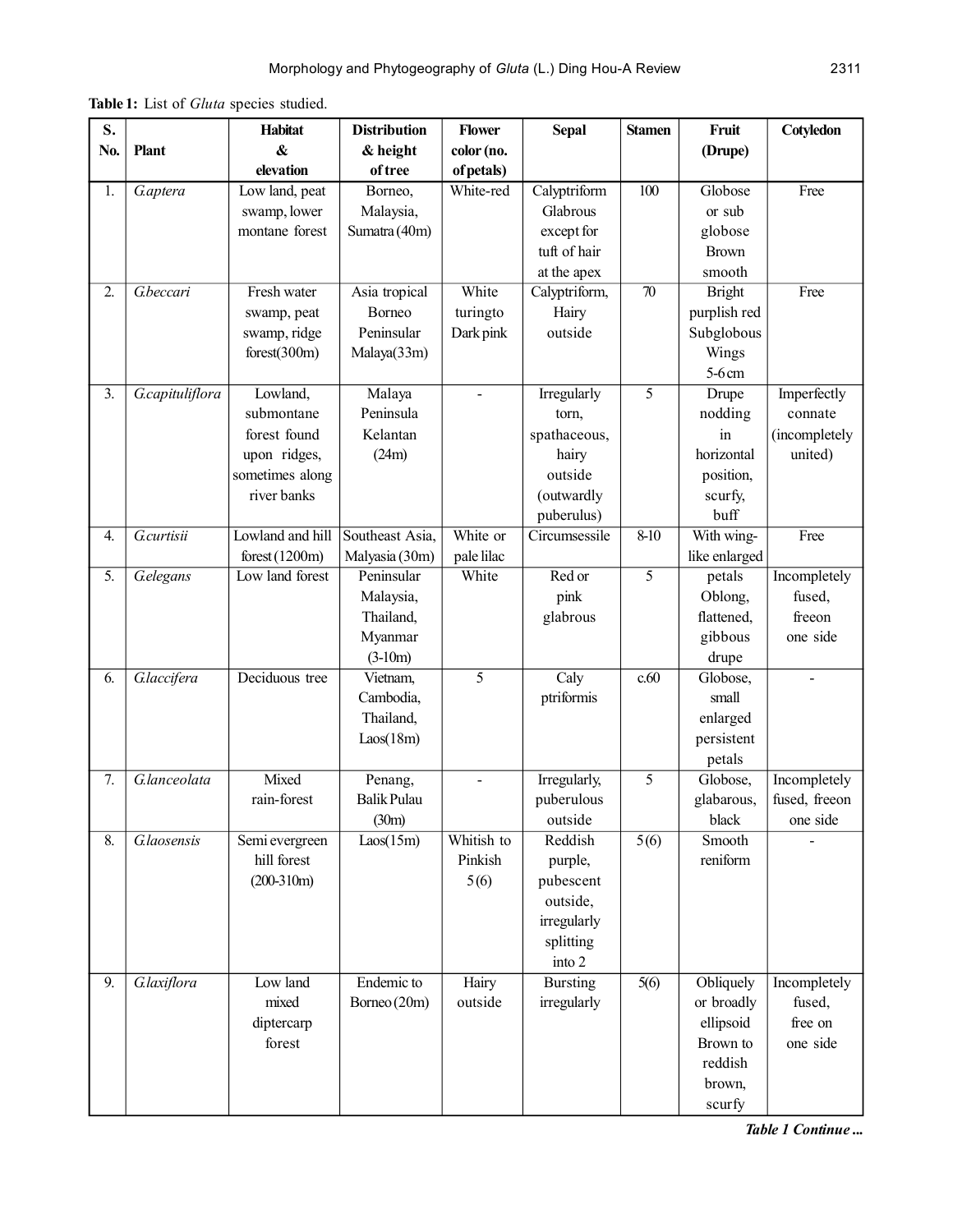## *Table 1 Continue ...*

| 10. | G.macrocarpa        | <b>Hill forest</b>          | Peninsular        | White          | Calyptriform           | 20(28)           | Purple                | Free         |
|-----|---------------------|-----------------------------|-------------------|----------------|------------------------|------------------|-----------------------|--------------|
|     |                     | 400-900 m                   | Malaysia,         | creamish       | hairy                  | With             | black                 |              |
|     |                     |                             | <b>Borneo</b>     |                | outside                | few              | fruit with            |              |
|     |                     |                             | (52m)             |                | persistent             | stami-           | short                 |              |
|     |                     |                             |                   |                |                        | nodes            | wings                 |              |
| 11. | G.malayana          | Forest                      | Sumatra           |                | Circum-                | $\overline{5}$   | Globous 5             | Free         |
|     |                     |                             | Malaya            |                | sessile,               |                  | enlarged              |              |
|     |                     |                             | (45m)             |                | puberulous             |                  | wing like             |              |
|     |                     |                             |                   |                | outside                |                  | rose and red          |              |
|     |                     |                             |                   |                |                        |                  | colored petals        |              |
| 12. | G.oba               | Low land mixed              | Endemic to        | White          | Caly                   | $10$             | Sub globose           | Free         |
|     |                     | Dipterocarp                 | Borneo            |                | ptriform               |                  | Dark brown            |              |
|     |                     | forest                      | (30m)             |                |                        |                  | smooth                |              |
| 13. | G.papuana           | Fresh water                 | New Guinea        | White          | Ruptured               | $5-6$            | Globose,              | Incompletely |
|     |                     | swamps $(10m)$              | (31m)             |                | irregularly            |                  | lightly               | connate      |
|     |                     |                             |                   |                |                        |                  | attached              |              |
| 14. | <b>Gpubescens</b>   | Dry land and                | Sumatra,          | White          | Circum-                | $\overline{C60}$ | Drupe on              | Free         |
|     |                     | swamp forest                | Malaysian         |                | scissile,              |                  | a centric             |              |
|     |                     | at low altitude,            | peninsula         |                | puberulous             |                  | stalk                 |              |
|     |                     | sometimes                   | $(25-45m)$        |                | outside                |                  | transverse            |              |
|     |                     | found up                    |                   |                |                        |                  | -oblong,              |              |
|     |                     | to $600 \text{ m}$          |                   |                |                        |                  | smooth                |              |
| 15. | <b>Grenghas</b>     | Coastal regions,            | Borneo,           | White          | <b>Bursting</b>        | 5                | Irregularly           | Incompletely |
|     |                     | in peat-swamps,             | Java,             |                | irregularly,           |                  | crested               | fused,       |
|     |                     | occasionally                | Malaya,           |                | glabrous               |                  |                       | free on      |
|     |                     | inundated areas,            | Sumatra           |                |                        |                  |                       | one side     |
|     |                     | river-banks,                | (50m)             |                |                        |                  |                       |              |
|     |                     | at low altitude,            |                   |                |                        |                  |                       |              |
|     |                     | inland forest               |                   |                |                        |                  |                       |              |
|     |                     | $(250-800m)$                |                   |                |                        |                  |                       |              |
| 16. | G.rostrata          | Lowland and                 | Sumatra           | $\blacksquare$ | Base                   | >100             | Globose,              | Free         |
|     |                     | marshy                      | (20m)             |                | circumsessile,         |                  | slightly              |              |
|     | <b>G</b> rugulosa   | forests $(60m)$<br>Low land | <b>Endemic</b> to |                | calyptriformis<br>Base | c.40             | depressed<br>Globose, | Free         |
| 17. |                     |                             | <b>Borneo</b>     |                | circumsessile,         |                  | light brown,          |              |
|     |                     | forest(150m)                | (30m)             |                | calyptriformis         |                  | scurfy,               |              |
|     |                     |                             |                   |                |                        |                  | with wings            |              |
| 18. | <b>G</b> .sabahanas | Lowland                     | Borneo,           | Whitish        | <b>Bursting</b>        | 5(7)             | <b>Broaldly</b>       | Imperfectly  |
|     |                     | forest, swamp               | Sabha             | to pale        | (rupturing)            |                  | ellipsoidal           | connate,     |
|     |                     | forest(90m)                 | (30m)             | yellow         | Irregularly            |                  | <b>Brownish</b>       | side free    |
|     |                     |                             |                   |                | Hairy outside          |                  | scurfy                |              |
| 19. | Gspeciosa           | Lowland forest,             | Endemic to        | White          | Calyptriform           | $>100$           | Sub                   | Free         |
|     |                     | swamp, Hill                 | Borneo            | red at         | Densly                 |                  | globose               |              |
|     |                     | forest $(600m)$             | (40m)             | the base       | hairy outside          |                  | smooth                |              |
| 20. | G.tavoyana          | Coastal forest              | China,            | White          | Scarlet                | $4-5$            | Drupe                 | Imperfectly  |
|     |                     | and degraded                | Myanmar,          |                | puberulous             |                  | Globose               | fused,       |
|     |                     | forest                      | Thailand,         |                | outside                |                  | During                | free on      |
|     |                     | dominated by                | Laos(15m)         |                |                        |                  | ripening              | one side     |
|     |                     | Pinus merkusii              |                   |                |                        |                  |                       |              |
|     |                     |                             |                   |                |                        |                  |                       |              |

*Table 1 Continue ...*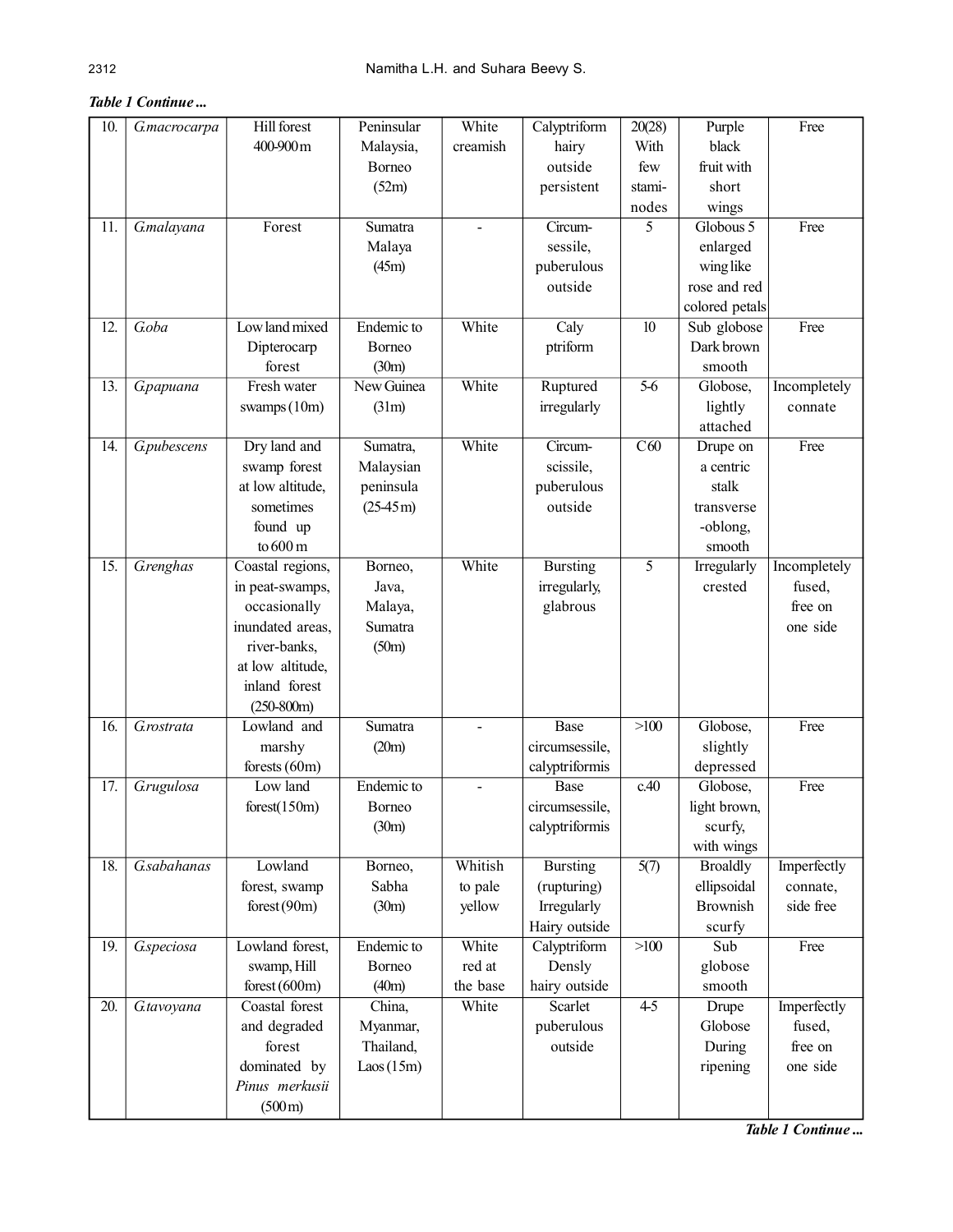*Table 1 Continue ...*

| 21.               | G.torquata    | Lowland forest     | Malesia:    | White    | <b>Bursting</b> | 5               | Sub                     | Free           |
|-------------------|---------------|--------------------|-------------|----------|-----------------|-----------------|-------------------------|----------------|
|                   |               |                    | Sumatra and |          | irregularly,    |                 | Globose,                |                |
|                   |               |                    | Malay       |          | puberulous      |                 | brown,                  |                |
|                   |               |                    | Peninsula   |          | outside         |                 | smooth                  |                |
|                   |               |                    | (30m)       |          |                 |                 |                         |                |
| 22.               | G.tourtour    | Lowland            | Madagascar  | Greenish | <b>Brown</b>    | $\blacksquare$  | L,                      | $\blacksquare$ |
|                   |               | rainforest         | (7m)        | white    |                 |                 |                         |                |
| 23.               | Gtravancorica | <b>Hill forest</b> | Endemic to  | Cream    | Spathaceous,    | $4-6$           | Globose                 | Fused at       |
|                   |               | region             | Southern    | $(4-6)$  | splitting       |                 | rarely                  | region of      |
|                   |               | $(300-1100m)$      | Western     |          | irregularly,    |                 | furrowed                | embryo         |
|                   |               |                    | Ghats(35m)  |          | deciduous       |                 |                         |                |
| 24.               | Gusitata      | Open forests       | Myanmar,    | Pinkish  |                 | $\overline{30}$ | $\overline{\text{Red}}$ |                |
|                   |               | and rarely dry     | Thailand,   | white    |                 |                 | coloured                |                |
|                   |               | forests            | Northeast   | $(5-7)$  |                 |                 | winged                  |                |
|                   |               | $(100-1000m)$      | India(25m)  |          |                 |                 | (modified               |                |
|                   |               |                    |             |          |                 |                 | petal) fruit            |                |
| $\overline{25}$ . | $G$ velutina  | <b>Tidal</b> river | Sumatra,    | White    | Bilobed         | $\overline{5}$  | Light                   | Free           |
|                   |               | forming dense      | Borneo,     |          | 2 inch          |                 | brown                   |                |
|                   |               | thickets           | Tenasserim, |          | tomentose       |                 | drupe,                  |                |
|                   |               |                    | Thailand,   |          |                 |                 | subglobous              |                |
|                   |               |                    | Vietnam     |          |                 |                 | Slightly                |                |
|                   |               |                    | Peninsular  |          |                 |                 | compressed,             |                |
|                   |               |                    | Malaysia,   |          |                 |                 | tubercled               |                |
|                   |               |                    | Java(10m)   |          |                 |                 |                         |                |
| 26.               | G.wallichii   | Swampy or          | Sumatra,    | White    | Red             | $\overline{5}$  | Ovoid                   | Free           |
|                   |               | dryland forest     | Malay       | wooly    | puberulous      |                 | <sub>or</sub>           |                |
|                   |               |                    | Peninsula   |          | outside         |                 | ellipsoid               |                |
|                   |               |                    | and Borneo  |          |                 |                 |                         |                |
|                   |               |                    | (45m)       |          |                 |                 |                         |                |
| 27.               | G.wrayi       | Lowland            | Peninsular  | White 5  | Half as         | $\overline{5}$  | Oblong                  | Incompletely   |
|                   |               | forest,            | Malaysia,   |          | long as         | (longer)        | laterite                | fused,         |
|                   |               | granite ridges     | Vietnam,    |          | petal,          |                 | red                     | free           |
|                   |               |                    | Thailand    |          | pinkcalyx       |                 | elliptic                | on one side    |

is a panicle 9-15 cm long, puberulous, ovary is 1mm long, subglobose and glabrous. (Smythies, 1965), (Davies and Becker, 1996). The tree sap is an irritant, but according to Halim *et al.,* (1980) urushiols could not be detected in the bark extract of *Melanorrhoea beccarii.*

3. *Gluta capituliflora* Ding Hou: This lowland and submontaneous forest tree, commonly found upon ridges and sometimes along river banks at an elevation of 300m, is endemic to Peninsular Malaysia. It grows to a height of 24m and girth of 19cm. The trunk possess short buttresses and the bark is brown with a smooth finish. The leaves are subcoriacious, elliptic to narrowly elliptic or lanceolate. Infloresecne is a panicle 8-10.5 cm long, puberulous, petals show imbricate aestivation, narrowly elliptic or lanceolate. Timber of this tree, when dried and exposed to weathering for several years, can be used for making fine furniture, turnery, cabinet work and speciality items (Adema *et al.*, 1994).

4. *Gluta curtisii* (Oliv.) Ding Hou: This tree has a mixed forest habitat, from lowland forests to hill forests of 1200m altitude, grows to a height of 30 m and girth of 80cm. It is endemic to the Malayan Peninsula. Bark is brown and flaky, leaves are coriaceous, elliptic-oblong, rarely oblanceolate and glabrous, petals are white or pale lilac, contorted or imbricate, narrowly lanceolate or linear, densely puberulous outside, papillose at the central part inside. Inflorescence is a panicle 6-17cm long, stamens 8(-10), ovary subglobose, 0.5mm diameter and is glabrous. This tree yields a hard red wood, logs are left in the forest for weathering before extraction (Adema *et al.*, 1994).

5. *Gluta elegans* (Wall.) Kurz: (Syn: *Syndesmis elegans* Wall.) Commonly known as 'Rengas Ayam'. Distributed in lowland forests up to 300 m altitude above sea level in peninsular Thailand and Malesia. The young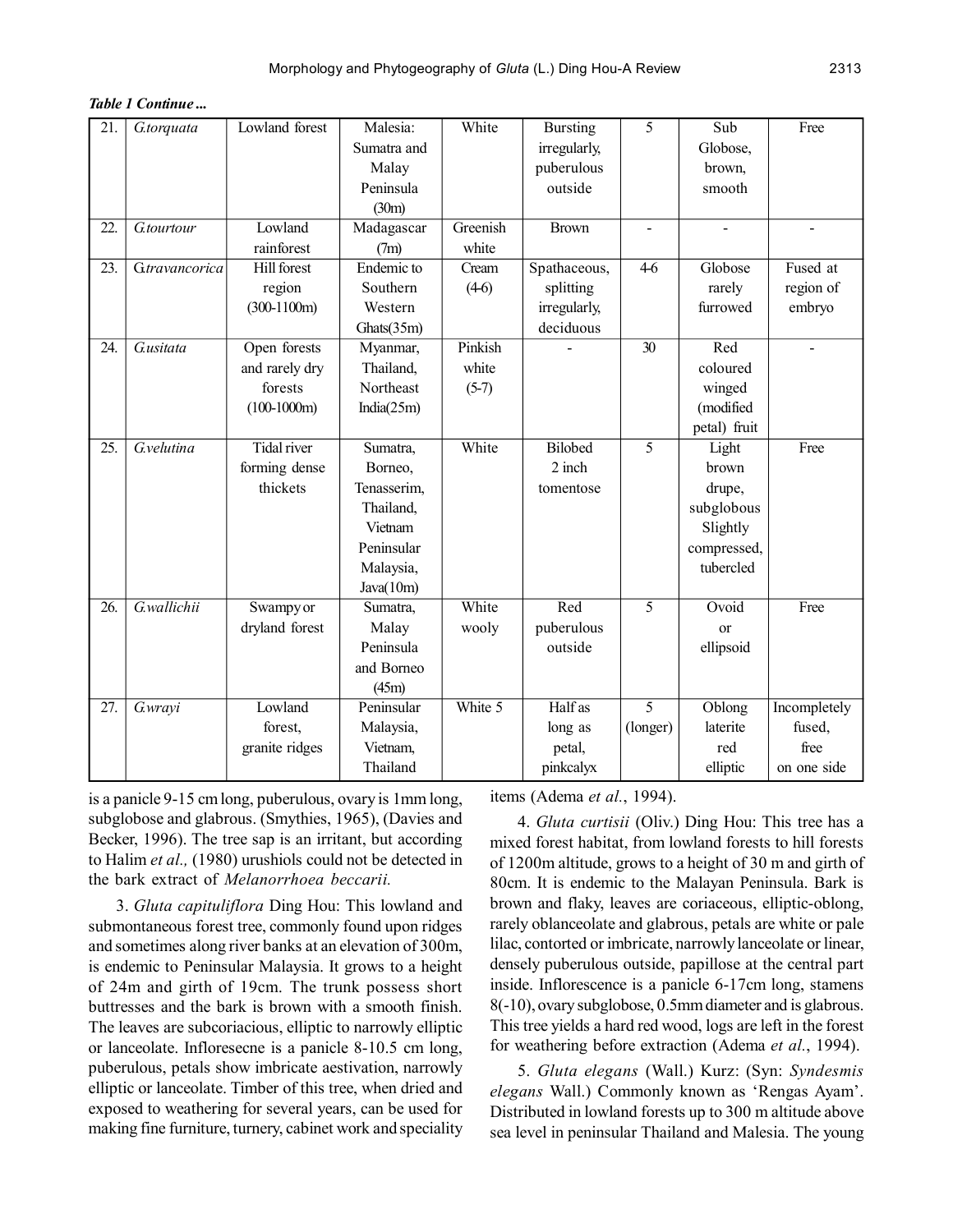foliage is intensely violet. Tree up to 20 m high and 26 cm wide. Bark grey, smooth. Young foliage intensely violet. Leaves subcoriaceous or coriaceous, elliptic to ellipticlanceolate, glabrous, base attenuate or acute, apex acuminate, nerves 7-14 pairs. Inflorescence is a panicles 4-7 cm long, sparsely puberulous, pedicels 4-7 mm. Calyx red or pink, bursting irregularly, glabrous, very rarely sparsely puberulous outside. Petals white, with imbricate aestivation, narrowly lanceolate or oblanceolate, glabrous. Stamens 5, filaments glabrous, anthers oblong. Ovary subglobose or obliquely ovoid, glabrous, stipe 1 mm, style lateral, 5-9 mm. Fruit is a drupe, born on a lateral stalk, obliquely ovoid or broadly ellipsoid, rather flat, blackish, without enlarged petals. (Adema *et al.*, 1994).

6. *Gluta laccifera* (Pierre) Ding Hou: Is a deciduous tree native to Vietnam, Cambodiaa, Thailand, Lao growing to a height of 18 m. Leaves are oblong to ovoid shaped and is coriaceous. Inflorescence is a panicle, petals are puberulous and 5 in number, stamens are more than 60 in number. Petals are persistent in fruits (Pierre, 1898). The milky sap of this tree is caustic, the acrid juice of *Alocasia macrorrhizos* is used to counter this effect (Quattrocchi, 2016).

7. *Gluta lanceolata* Ridl.: This evergreen tree is endemic to Peninsular Malaysia, especially in Penang and Balik Pulau province. Growing upto 30 m high, having buttressed trunk and leaves flaky brown bark. Leaves are narrow, laneolate blunt, narrowed to a long petiole, coriaceous, nerved 12 pairs, faint, 6 inches long and 2 inches wide, petioles 1.5-3 in long. Dense flowered axillary or terminal panicle which are, around 4 inches long. Calyx is half as long as corolla, tubular, split on one side and is pubescent. Petals are linear oblong, obtuse, pubescent and hairy on the inner face. Stamens extend out of the flower and ovary is glabrous and subglobose. Fruit is globose, glabrous and black. (Adema *et al.*, 1994).

8. *Gluta laosensis* Tagane and Kameda: It is a new species discovered from the mixed deciduous and disturbed semi-evergreen forest on hills of Vientiane, Central Laos in 2019. This species is similar to *Gluta velutina* Blume, in appearance, but have distinct features like short petioles less than 4 mm long, obovate-oblong or oblong-elliptic leaf blade with rounded to slightly cordate base and 18-24 pairs of secondary veins, unlike other related *Gluta* species. They are trees growing to a height of 15m. The bole is grayish to reddish brown in colour. Tender twigs are covered with dense brown velvety hairs, older twigs are glabrescent, with sap which slowly turns reddish brown when exposure. Leaves alternate, clustered near end of twigs, blade obovate-oblong, thinly leathery, densely brown hairy when young and glabrous when mature, midrib prominent on both surfaces, secondary veins 18-24 pairs, petioles short 4mm long, densely brown hairy. Inflorescences axillary branched panicle and rachis densely brown hairy. Pedicels 3-4 mm long, pubescent, calyx 7.5 mm long, reddish purple, pubescent outside, irregularly splitting into 2 parts, caducous, petals 5 (or 6), obovate,  $11\times2.6$ mm, whitish to pinkish, apex obtuse, pubescent on both surfaces, margin ciliate. Stamens 5(-6), 4-5.5 mm long, separated from the distinct stalk (torus), glabrous, anther oblong, 1-1.2 mm long, torus cylindrical, 4mm long. Ovary is obliquely ellipsoid, glabrous, shortly stalked, with style on one side. Fruit is a olicve green reniform, glabrous, wingless drupe which is blackish when dry. (Tagane *et al.*, 2019).

9. *Gluta laxiflora* Ridl.: A lowland mixed dipterocarp forest tree growing up to 24 m high and 60 cm wide, endemic to Borneo. Bole may be buttressed and bark is flaky and rust brown in colour with light grey mottled pattern. Leaves are coriaceous, elliptic-lanceolate, rarely oblanceolate, glabrous, base cuneate, apex acuminate, nerves 11-17 pairs, prominent beneath, slightly elevated or flat above, venation is reticulate, usually distinct beneath, petiole 2-5 cm. Inflorescence is a hairy panicle, growing up to 12 cm long, pedicels 4-6 mm in length. Calyx 5 mm long, bursting irregularly, puberulous outside. Petals are hairy with imbricate aestivation and is narrowly elliptic. Stamens 5 (or 6) in number, filaments are glabrous, anthers oblong. Ovary is obovoid and puberulous, style is lateral and 4mm in length. Fruit is an obliquely ellipsoid, scurfy, reddish brown drupe, on an obscure, excentric stalk (Soepadmo and Wong, 1995).

10. *Gluta macrocarpa* (Engl.) Ding Hou: (Syn: *Melanorrhoea macrocarpa* Engl.) Tree growing upto 52 m tall and a girth of 91cm, at an altitude of 1200m above the sea level. Its distribution range is Malaysia and the islands of Borneo. The bark is greyish to rusty coloured and has smooth or scaly texture. Leaves are sub coriaceous, elliptic-oblong to lanceolate or obovateoblong and is glabrous. Petals are white, yellow at the base, almost valvate except at the apical part, lanceolate and linear, puberulous outside, sparsely hairy and papillose at the lower half inside. Stamens are 20 (rarely 28) in number with a few filamentous staminodes. Inflorescence is a panicle (15 cm long), pubescent. Ovary is broadly ellipsoid, glabrous and 1mm in diameter. Fruit is a subglobose, brown, reddish brown, or purplish black, smooth drupe on a centric stalk. Rarely the fruits have wing-like enlarged petals, narrowly elliptic or oblanceolate. (Adema *et al.,* 1994).

11. *Gluta malayana* (Corner) Ding Hou: (Syn: *Melanorrhoea malayana* Corner) Commonly known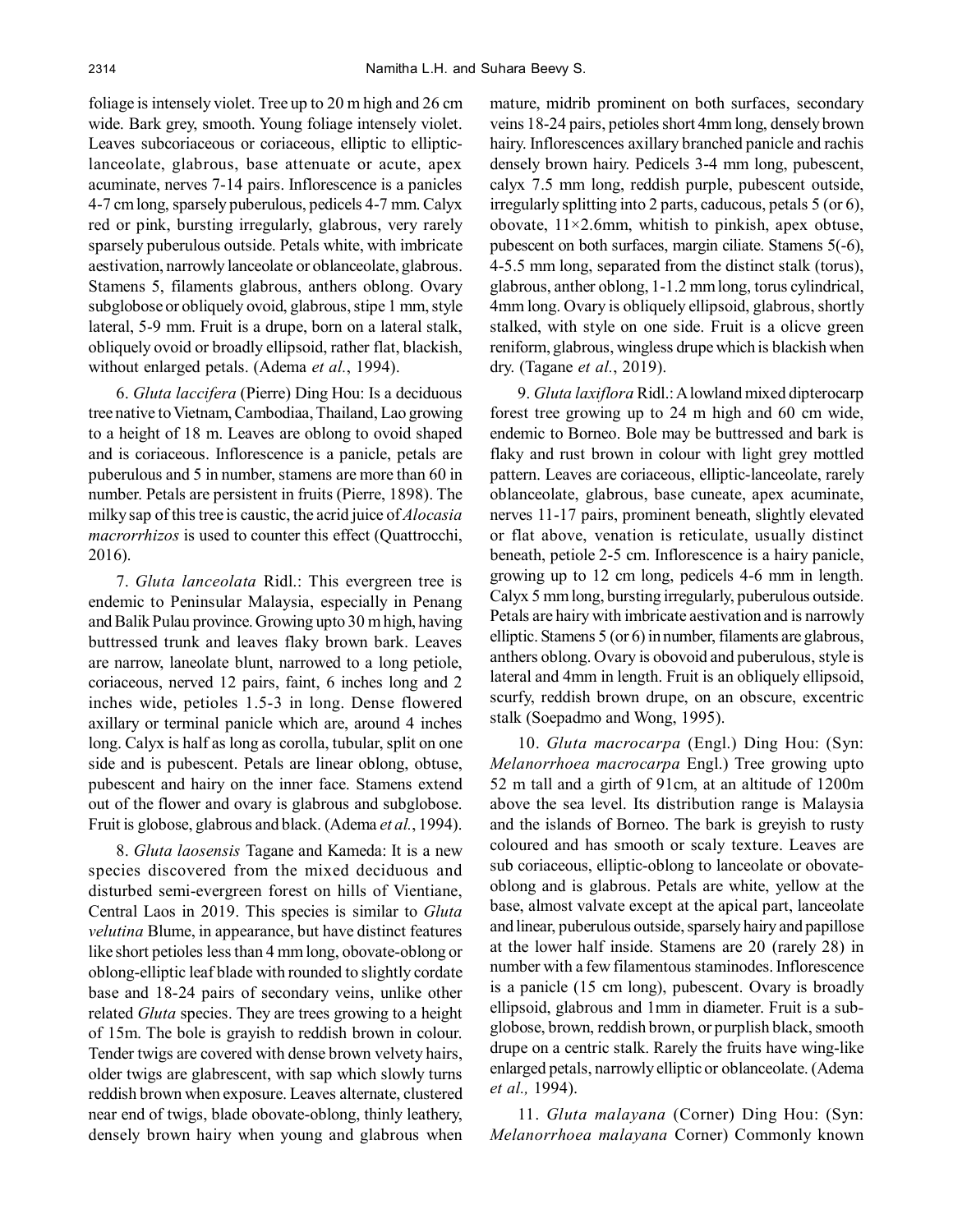as 'Rengas', 'Korbau Jalang', 'Malayan Rengas' and growing upto 45 m high. This evergreen tree is distributed in the evergreed forests of Sumatra and Malaya. The canopy of the tree forms a dome like crown and trunk exudes black sap. The leaves are spirally arranged and oval shaped (16cm-30cm long and 8-15cm wide) young leaves are hairy on both sides, old leaves are mostly smooth, except for hairs on midrib. Veins are raised below and looping near the margin. Inflorescence is a panicle bearing bisexual flowers, each flower has a cap like calyx, sepals 5, overlapping the petals, stamens 5. Fruit is globose with 5 enlarged wing like petal (1-2 cm long) which is pinkish to red coloured when fresh. All plant part is known to have irritant property and vesicant latex. (Hou, 1978, Kochummen, 1997).

12. *Gluta oba* (Merr.) Ding Hou: (Syn: *Melanorrhoea oba* Merr.) It is also a lowland mixed dipterocarp forest tree endemic to Borneo, growing up to 30m high and 60cm wide. Bark is bright grey or brown in colour and is scaly. Leaves are glabrous coriaceous, elliptic or broadly elliptic, base is cuneate or attenuate, apex obtuse, sometimes slightly acute, nerves 9-11 pairs, slightly elevated beneath, distinct above, venation is reticulate, distinct beneath, sometimes faint above. Inflorescence is a panicles up to 20 cm long. Flowerbuds are lanceolate and acuminate. Calyx is circumscissile, calyptriform and glabrous, but hairy at the apical part on both surfaces. Petals are white in colour, showing valvate aestivation, puberulous outside. Stamens 10 in number and is 3-5 mm long, filaments are sparsely hairy and anthers oblong. Ovary is subglobose and glabrous, style is terminal. Fruit is a dark brown smooth drupe set on a centric stalk, without enlarged wing like petals. (Smythies, 1965, Adema *et al.*, 1994).

13. *Gluta papuana* Ding Hou: This 31m tall tree is endemic to New Guinea and grows in seasonally inundated forest along rivers, in freshwater swamps and on well-drained soil at an elevation of upto 50m from sealevel. The bark of the tree is greyish brown to dark red, smooth and peeling off in small round scales. Leaves are coriaceous, elliptic, broadly elliptic or obovate-oblong, glabrous. Petals are white, with imbricate aestivation and elliptic or obovate-oblong shape. Stamens are 5 to 6 in number. Inflorescence is a panicle which is around 30 cm long, puberulous when young, glabrescent or glabrous. The reddish brown grained heartwood of the tree is moderately hard and has been used especially for keels of canoes and for carving and is also suitable for corbels and sleepers. The resinous sap of this species has irritant properties and was used as criminal poisoning (Adema *et al.*, 1994).

14. *Gluta pubescens* (Ridl.) Ding Hou: (Syn: *Melanorrhoea pubescens* Ridl.) Deciduous tree growing upto 45m high, distributed in Sumatra and Malaysian Peninsula. The tree is characterized by its peculiar bark shedding property. The bark of the tree is deep brown. The leaves are skin-like elliptic or obovate, abaxially pubescent, adaxially glabrous with the exception of pubescent mid ribs and wedge shaped base. Calyx 11-13 mm long, petals are white, elliptical or lanceolate, large, outwardly pubescent, anthers elongated or broadly ellipsoid, ovary is subglobose, sparsely hairy, style terminal or slightly excentric. Fruit is a drupe, on a centric stalk, transverse-oblong and smooth (Flora Malesiana).

15. *Gluta renghas* L.: Distributed in Sumatra, Malay Peninsula, Java, Borneo and Sulawesi. This tree groing to a height of 50m high and 115cm wide, is one of the important constituents of the 'rapak' type of swamp forest, which is swamp forest without peat formation. G. *renghas* is often found associated with other tree species like *Coccoceras, Alstonia*, other *Gluta* spp., *Ficus retusa, Mangifera gedebe* and *Lagerstroemia*. Bark of the tree is fawn brown to greyish when old scaly with small flakes. Leaves are coriaceous, elliptic-oblong, narrowly elliptic or oblanceolate, glabrous. Petals white, contorted, elliptic-lanceolate, or linear, 2-3 mm, glabrous outside, papillose inside. Stamens 5, filaments glabrous, anthers oblong, ovary subglobose and glabrous, style is lateral. Fruit is a subglobose drupe on a centric stalk, pinkish brown, with irregular crests and protuberances, without enlarged petals. In deep marshy places the stembase of this tree is often conically thickened. The timber is very strong, durable and characteristically red (Adema *et al.*, 1994). An early work conducted by Lin and Whittow in 1960 showed that the leaves of *Gluta renghas* contain an anticholinesterase substance and a heart-stimulating substance. Its toxic lacquer and wood exudates are used as dart posion (Yoshimoto, 1989).

16. *Gluta rostrata* Ding Hou: Lowland forest and marshland dwelling tree endemic to the island of Sumatra, growing to a height of 20m and a girth of 65cm, with buttresses 2m high, 6cm thick. Bark is greyish red-brown and rough. Leaves are coriaceous obovate-oblong, oblanceolate, sometimes elliptic,glabrous, base attenuate, apex obtuse,rounded or emarginate, nerves 9-14 pairs, slightly elevated beneath, flat and distinct above, veins reticulate, usually distinct on both surfaces. Inflorescence is a panicle and is puberulous. Petals are elliptic-oblong, sometimes lanceolate, densely hairy outside, sparsely hairy and papillose at the base inside. Stamens more than 100 (Wilkinson, 1983), ovary is subglobose and glabrous with diameter ranging from 0.5-0.75mm. Fruit is a sessile,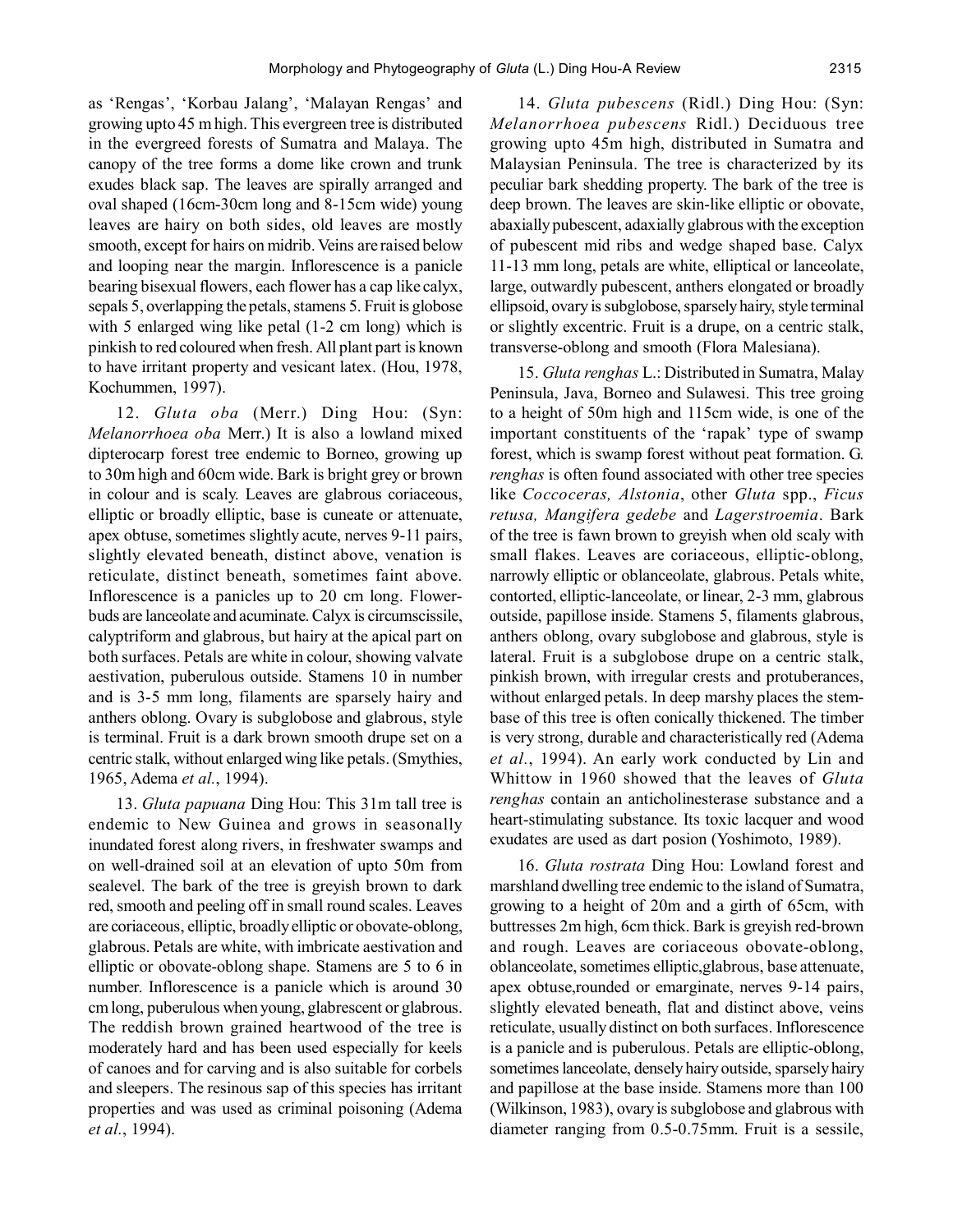brown, spherical drupe with a slight depression (Adema *et. al.*, 1994).

17. *Gluta rugulosa* Ding Hou: It is a species of *Gluta* endemic to Borneo, growing to a height of 30 m high, in low land forests and forest edges. Leaves are coriaceous obovate to oblanceolate, glabrous on both surfaces, sometimes the lower surface is slightly puberulous when young, base is decurrent, with rounded apex, sometimes slightly emarginate, nerves 11-21 pairs, venation is commonly reticulate or could be transverse or parallel, petiole is round 0-1 cm long. Inflorescene is a puberulous panicle, around 5-20 cm long, pedicels 5-7mm. Flowerbuds are ovoid or ellipsoid, calyx 7-8mm long, circumscissile, densely puberulous outside. Petals show imbricate aestivation, is elliptic-oblong or ovate-oblong in shape and is densely puberulous outside, the lower part is papillose. Stamens approximately 40 in number, filaments are hairy, anthers are around 1mm long and is oblong. The 1mm long ovary is scurfy and broadly ellipsoid, style is terminal (3-4 mm). Fruit is a light brown, scurfy, wrinkled, enlarged, sessile, globose drupe with modified lanceolate wing-like petals.

18. *Gluta sabahana* Ding Hou: This species of *Gluta*, is endemic to Borneo, especially Sabah. They are adapted to lowland forest, including swamps, below an altitude of 30m (Kochummen, 1997). The tree grows up to a height of 30m and girth of 60cm. Buttresses are present in older trees. The bark is smooth and dark brown in colour. Leaves are coriaceous, oblanceolate, obovateoblong, elliptic-lanceolate or narrowly elliptic, glabrous and is pseudo-whorled, apex maybe acuminate or acute, veins reticulate, often faint on both surfaces. Here also inflorescence is a panicles 7-15cm long, puberulous and the pedicel is 3-6mm long. Flower-buds are ellipsoid, calyx bursting irregularly and is puberulous outside. Petals are whitish or pale yellow, puberulous outside, densely papillose usually at the lower half inside, stamens 5(-7) and is 5-6 mm in length, filaments are glabrous and anthers oblong. Ovary is obovoid 0.5-1 mm long, puberulous, stipe obscure and style is lateral. Fruit is a brownish scurfy drupe on an obscure, excentric stalk, embryo is subreniform, cotyledons incompletely fused, free on one side (Adema *et al.*, 1994).

19. *Gluta speciosa (Ridl.)* Ding Hou: (Syn: *Melanorrhoea speciosa* Ridl.) This tree is endemic to Borneo, adapted to dry lowland and swamp forests, have dark rich brown bark and grows to a height of 40m and girth of 80 cm (Smythies, 1965). Leaves are coriaceous, elliptic or obovate and pubescent beneath, apex rounded or emarginate. Inflorescence is a panicles, flower-buds ovoid-oblong, calyx 11-13mm long, puberulous outside, sparsely puberulous circumscissile, densely puberulous outside. Stamens, white more than 100 in number, 3-7 mm long, red at the base, filaments sparsely hairy, anthers oblong. Ovary subglobose, densely slightly excentric. Fruit is a drupe on a centric hairy stipe, terminal style without wing-like petals (Adema *et al.*, 1994).

20. *Gluta tavoyana* Hook. f.: Evergreen tree growing upto 15 m tall and having a widespread distribution in Cambodia, China, Malaysia, Myanmar, Thailand, Vietnam and Laos. This tree species mostly inhabit coastal and degraded forests dominated by *Pinus merkusii*. The tree grows up to 30 m high and a girth of 30 cm. Leaves are subcoriaceous, obovate-oblong, or -lanceolate, base is cuneate, apex obtuse, acute, rarely acuminate, nerves 7-20 pairs, slightly elevated, sometimes hardly distinguishable from the fine, distinct, reticulate veins on both surface. Inflorescence is terminal or axillary panicle and is puberulous. The flower buds are ellipsoid and acuminate. Calyx is scarlet, bursting irregularly, puberulous outside. Petals are white, with imbricate aestivation, oblanceolate or narrowly elliptic and is puberulous. Stamens 4-5 in number, filaments glabrous and anthers oblong. Fruit is a globose drupe, with a centric stalk and is greenish-yellow when young (Adema *et al.*, 1994). Seasoned timber is used as cabinet wood. Furniture made from dried timber could be still toxic to people who are vulnerable (Tardieu, 1962).

21. *Gluta torquata* (King) Tardieu: (Syn: *Gluta elegans* var. *curtisii* Burkill, *Gluta elegans* var. *helferi* Hook.f., *Syndesmis tavoyana* Wall.) Lowland forest dwelling tree, having its distribution in Sumatra and the Malay Peninsula, growing up to a height of 30 meters. Bole is light brown in colour and steep buttresses upto 3m high maybe present occasionally. Leaves are pseudowhorled, coriaceous, obovate, obovate-oblong, or broadly elliptic, glabrous, sometimes puberulous, apex round or slightly emarginate, nerves 16-29 pairs, prominent beneath, slightly elevated above, venation is usually reticulate. Inflorescence is a tomentose panicle which is 17-30cm in length. Calyx is 2-3mm long, bursting irregularly (sometimes it found hanging around the pedicel, like a loose collar) and puberulous outside. Petals are white, shows imbricate aestivation, oblanceolate, lanceolate, or narrow-oblong and is densely puberulous on both surfaces. Stamens 5 in number, filaments pilose and anthers oblong. Ovary is subglobose and style is terminal. Fruit is a smooth, globose, wingless drupe, set on a centric stalk.

22. *Gluta tourtour* Marchand: (Syn*: Gluta benghas* var. *tourtour* (Marchand) Engl.) This subhumid evergreen mangrove forest tree is endemic to Madagascar, especially in swampy areas. It is a small tree growing to a height of 20-25m and a girth of 50cm. The bark is blackish grey in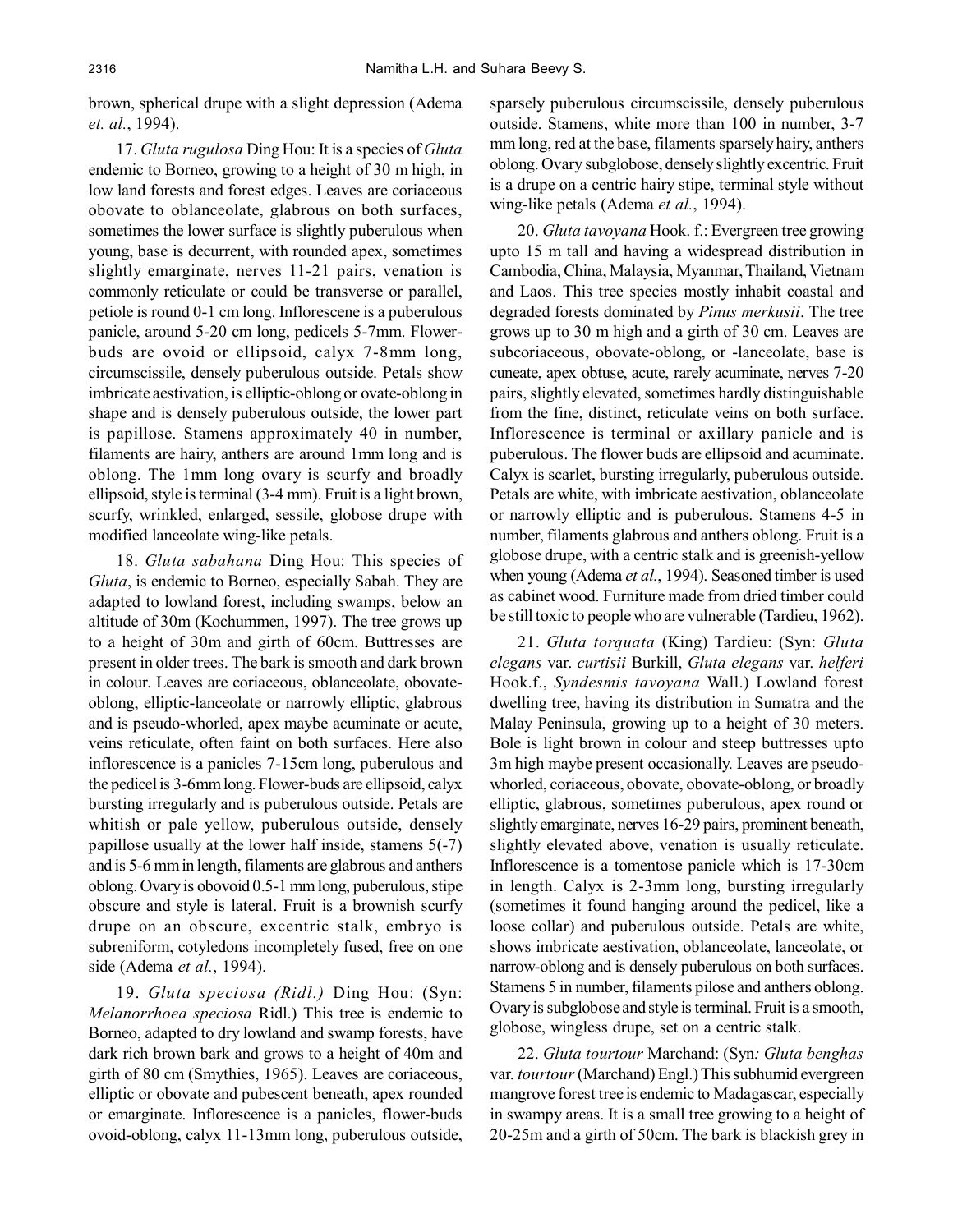colour and the heartwood is bright yellow-orange in colour. Leaves are alternate, simple, with resinous and corrosive sap (Bois précieux de Madagascar, 1981). The inflorescence is a panicle, calyx is fused, calyptriformis and 5 lobed, petals 4 or 5 with imbricate aestivation. Stamens fused into a narrowly cylindrical, long staminal coloumn, entire or terminated by simple of bifid refleced appendages, anthers 8-10 and is inserted on the margin, alternating or opposite to the appendages. Ovary is unilocular, stigma sessile and is (2-) 3-lobed (Schatz, 2001) Fruit is a kidney shaped drupe, which has the appearance of a raw elongated mango. The fruit is consumed by pigs (Quattrocchi, 2016).

23. *Gluta travancorica* Bedd.: Evergreen tree endemic to the southern Western Ghats of the Indian subcontinent, growing at altitude of 1200m. This tree grows to a height of 35-40m tall and the diameter of the bole my go upto 150 cm. The trunk is smooth and pinkish grey, often with a lot of lichen growing on the surface. Leaves are alternate, simple, entire, coriaceous and arranged in whorls towards the end of each branch. Inflorescence is a terminal or axillary panicle, flower buds have a pinkish cream colour, petals are cream coloured 4-6 in number, inserted in a disk and shows imbricate aestivation. Stamens are usually found alternating with the petals and the same number as them, filaments are capillary. Ovary is sessile on the disk and is oblique, style is lateral and filiform and stigma is simple. Fruit is a brown, slightly scurfy drupe, seeds are exalbuminous and cotyledonous, are conform to the pericarp, testa sticks to the thick pericarp

24. *Gluta usitata* (Wall.) Ding Hou: (Syn: *Melanorrhoea usitata* Wall.) Open forest dwelling tree, at an altitude of 100-1000m above the sea level, distributed in Myanmar, Thailand and Southeast Asia. It grows to a height of 5-25m. Leaves are, coriaceous, slightly pubescent, oval-shaped or oblong and is 12-36 cm long. Inflorescence is a panicle, which is puberulous and grows upto 35cm long. Petals 5-7 in number and is pinkish white, which turns into red elongated wing like structures on fruits. Stamens around 30 in number and fruit is a red, globular drupe with elongated modified winged petals (Kirtikar and Basu, 1918, Chayamarit, 2010). A naturally black lacquer, commonly known as Burmese lacquer or *thit-si* is extracted from the sap of this species of *Gluta.* This lacquer is very strong and is used for strengthening cooking utensil, especially bamboo and wooden items. In the ethnic communities of Myanmar, they still use it to decorate temples and make ornaments (Asian-Urushi).

25. *Gluta velutina* Blume: (Syn: *Gluta coarctata* (Griff.) Hook. f., *Syndesmis coarctatus* Griff.) Distributed along the banks of tidal rivers of Sumatra, Borneo, Tenasserim, Thailand, Vietnam, Peninsular Malaysia and Java. This small tree is conspicuous by its bright red young leaves and have stilt roots and mangrove adaptation (Kochummen, 1996, Chayamarit, 2010). It is a large branching shrub, all parts are glabrous, except for the puberulous inflorescence. Leaves are stiffly coriaceous, oblong or oblanceolate, obtuse or subacute, narrowed to the blunt often cordate base, dark green (red when young), nerves 13-20 pairs, faint 5-9 in long, petioles are thick and 0.1-0.2 inch long. Inflorescence is an axillary panicle, branches are short and few. Flowers are white, 0.4 in long, calyx is 0.2 in long, bilobed and tomentose, petals 5 in number, oblanceolate, puberulous. There are 5 short stamens. Fruit is a light brown, subglobose, slightly compressed, tubercled drupe (Ridley, 1912). All parts of the plant are poisonous and the tree sap causes contact dermatitis (Quattrocchi, 2016). The associates of *Gluta velutina* are *Barringtonia conoidea* and *Pandanus helicopus* (Soepadmo and Wong, 1995).

26. *Gluta wallichii* (Hook.f.) Ding Hou: (Syn: *Melanorrhoea wallichii* Hook.f.) It is a large evergreen tree, widely distributed in the swampy dryland and peat swamps forests of Sumatra, Malay Peninsula and Borneo. The tree grows up to a height of 45m high and girth of 70cm, bark is greyish brown, flaky and distinctly rugose-fissured. Leaves are coriaceous, obovate-oblong, glabrous, sometimes tomentose and glabrescent beneath, base is cuneate, apex obtuse, acuminate, sometimes slightly emarginate, nerves 9-24 pairs, venation is reticulato-scalariform, which is distinct on both surfaces, petiole 2-6 cm. Inflorescence is a pubescent, sometimes glabrescent panicle. Flower buds are ovoid, calyx red, bursting irregularly, puberulous outside. Petals are white with yellow centre, which turns red, 5 in number, shows imbricate aestivation, is ovate-oblong, lanceolate or elliptic in shape and is villose on both surfaces. Stamens 5 is number, filaments pilose, glabrescent, anthers are oblong. Ovary is subglobose and style is lateral. Fruit is an ovoid or ellipsoid, smooth, brownish drupe, set on an obscure, centric stalk. The 5 red petals are modified to form elongated wings on the fruits (Soepadmo and Wong, 1995, Adema *et al.*, 1994). The heartwood yields a superior quality timber, which need to be weathered before using, otherwise it causes contact dermatitis. The resin is also used as dart poison (Adema *et al.*, 1994).

27. *Gluta wrayi* King: (Syn: *Gluta virosa* Ridl.) The tree is distributed in Thailand, Vietnam and the Malayan Peninsula, grows up to 30m in height and 85cm wide, occasionally with steep plank buttresses up to 3m high. The tree is adapted to dwelling in low land forests and sometimes on granite ridges. Bark is green to orangish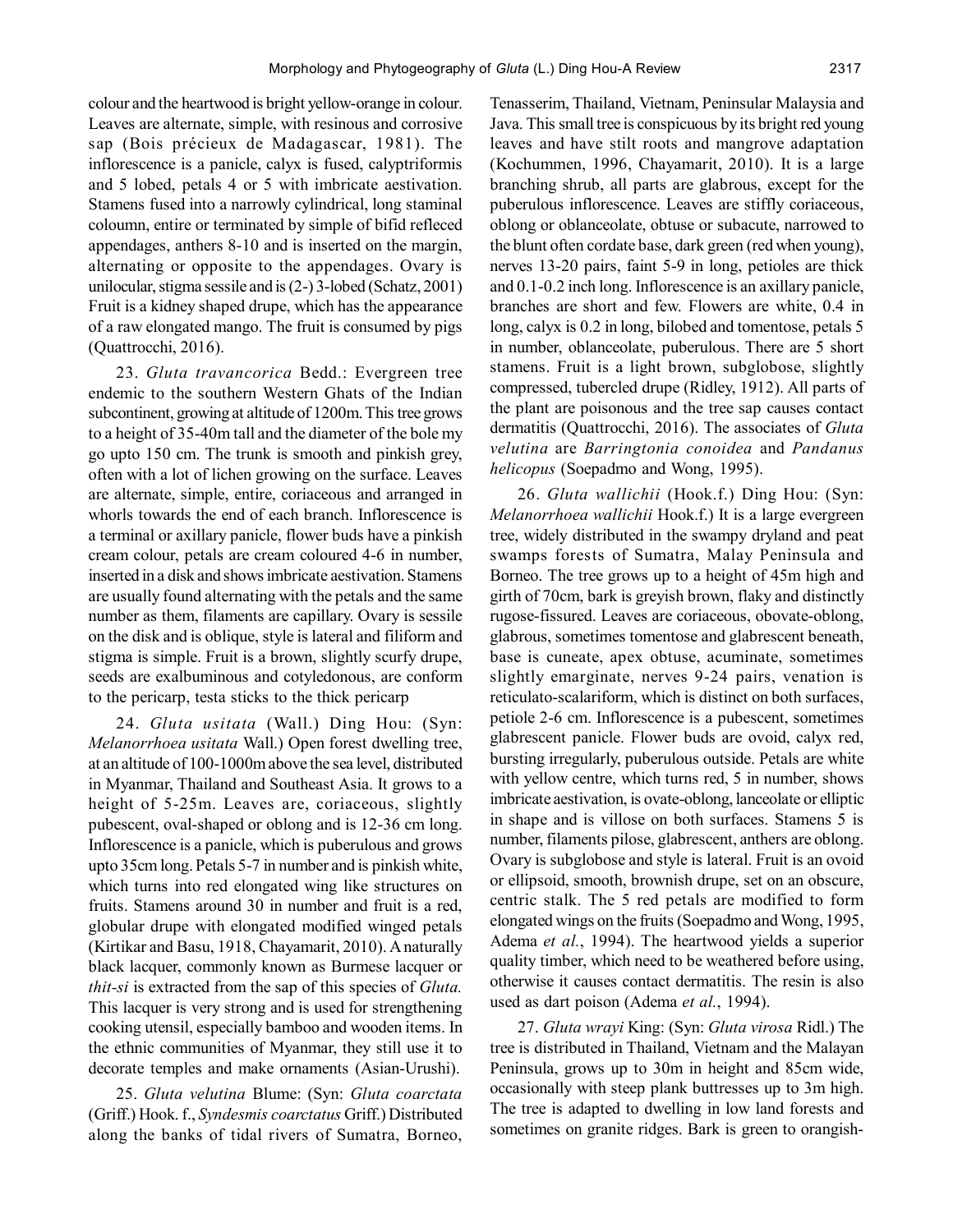brown, rugose or shallowly dippled. Leaves are subcoriaceous, elliptic to elliptic-lanceolate, rarely oblanceolate, base is cuneate or attenuate, apex acuminate, nerves 9-14 pairs, slightly elevated beneath, faint above, veins often distinct on both surfaces. Inflorescence is a puberulous panicle which can grow up to 8cm long. Flower-buds are ellipsoid, calyx 8-9 mm long, bursting irregularly, puberulous outside, petals are white, 5 (or 6) in number, narrowly oblanceolate with imbricate aestivation. Petals are, puberulous outside, papillose on the inside. Stamens 7 mm long, 5 (or 6) in number, filaments are glabrous, anthers oblong. Ovary is broadly obovoid, 2 mm long, densely puberulous and style is lateral. Fruit is a scurfy, ellipsoid, light brown drupe set on an obscure, centric stalk. The heartwood of the tree is deep red with black concentric bands sometimes called 'Straits mahogani' (Ridley, 1907). It is the most virulent among all the *Gluta* species (Quattrocchi, 2016).

Information regarding the morphological and phytogeographical data of the 34 'accepted' species in Plant List is limited. After extensive literature survey, details of 26 species as reposted in the Plant List database and a new species discovered from Vietnam in 2019 *viz*. *Gluta laosensis* was consolidated and is tabulated in table 1. That too is incomplete, due to insufficient data. Which again points at the need for exploring more on this underutilized tropical trees which show a high degree of vicariance and have evolved based on their new environment after the Gondwana split. Among the 27 species studied, 6 species namely *Gluta aptera, Gluta beccari, Gluta renghas, Gluta tourtour, Gluta velutina* and *Gluta wallichii* show marsh land and coastal adaptation, *Gluta travancorica. Gluta curtisii and Gluta macrocarpa* are highland varieties and most of the other species thrive well in lowland forests.

### **Conclusion**

The vast diversity of the genus *Gluta* in its distribution and habitats appears to be remarkable which justifies the adaptive nature of the plant and its survivability. The morphological variations in the species' of *Gluta* (L.) Ding Hou is closely linked to the habitats in which they exist. The members confined to islands show significant variation as compared to the main land species. The relevance of this unexplored and unexploited genus is very well highlighted and it will help in generating interest among scientific communities to carry out more scientific explorations and clear the existing disputes in the genus. This will further trigger interest in proposing propagation and conservation strategies of the members of this valuable genus.

# **References**

- Adema, F., P.W. Leenhouts and P.C. Van Welzen (1994). *Flora Malesiana. Series I, Spermatophyta: flowering plants.* **Volume 8, Part 3:** *Anacardiaceae* .
- Ahmad, W.W., R. Rahim, M.R. Ahmad, M.I. AbKadir and M.I. Misnon (2011). The application of *Gluta aptera* wood (Rengas) as natural dye on silk and cotton fabrics. *Universal J. Environ. Res. Technol.*, **1(4):** 545-551.
- Asian-Urushi. Retreived from http://asian-urushi.com/ pg274.html.
- Backer, H.J. and N.H. Haack (1941). Le Principe Toxique du GlutaRenghas Linn. Recueil des TravauxChimiques des Pays-Bas, **60(9):** 656-660.
- Bois précieux de Madagascar (1981). Service des eaux et forêt. Retrieved from http://benjamin.lisan.free.fr/projetsre forestation/Bois\_precieux\_de\_Madagascar.pdf.
- Chayamarit, K. (2010). Anacardiaceae. In: Santisuk, T. and Larsen, K. (Eds.) Flora of Thailand, Vol. 10. The Forest Herbarium, Bangkok. 265-329.
- Craig, J. (1849). A new universal etymological, technological and pronouncing dictionary of the English language: embracing all terms used in art, science and literature (Vol. 2). Published (for the proprietors) by Henry George Collins.
- Davies, S.J. and P. Becker (1996). Floristic composition and stand structure of mixed dipterocarp and heath forests in Brunei Darussalam. *Journal of Tropical Forest Science.,* 542-569.
- Ding, H. (1978). Anacardiaceae. *Flora Malesiana*, Series **1.8:** 395-548.
- Flora Malesiana, retrieved from http://portal.cybertaxono my.org/flora-malesiana/node/7377
- H. Halim *et al*., J. C. S. Perkin (1980). Synthese von Urushiolen, keine Urushiole im Kernholz von *Semecarpus vitiensis* und Rinde von *Melanorrhoea beccarii.,* 2331-2337.
- Hou, D. (1978). Florae Malesianae praecursores LVI. Anacardiaceae. *Blumea-Biodiversity, Evolution and Biogeography of Plants.*, **24(1):** 1-41.
- Jose, P.A. and A.G. Pandurangan (2013). Vivipary in Gluta travancorica: Its Phytogeographic and Evolutionary Significance. *Nelumbo.*, **55:** 89-93.
- Kessler, P.J. (1996). Not only Dipterocarps: An Overview of Tree Species Diversity in Dipterocarp Forest Ecosystems of Borneo. In *Dipterocarp Forest Ecosystems: Towards Sustainable Management* (74-101). World Scientific.
- Kirtikar, K.R. and B.D. Basu (1918). Indian medicinal plants. *Indian Medicinal Plants.*
- Kochummen, K.M. (1996) Anacardiaceae. In: Soepadmo, E., Wong K.M. and Saw, L.G. (Eds.) Tree Flora of Sabah and Sarawak, Vol. 2. Forest Research Institute Malaysia (FRIM), Kepong, 1-92.
- Kochummen, K.M. (1997). *Tree flora of Pasoh forest* (No.44). Forest Research Institute Malaysia.